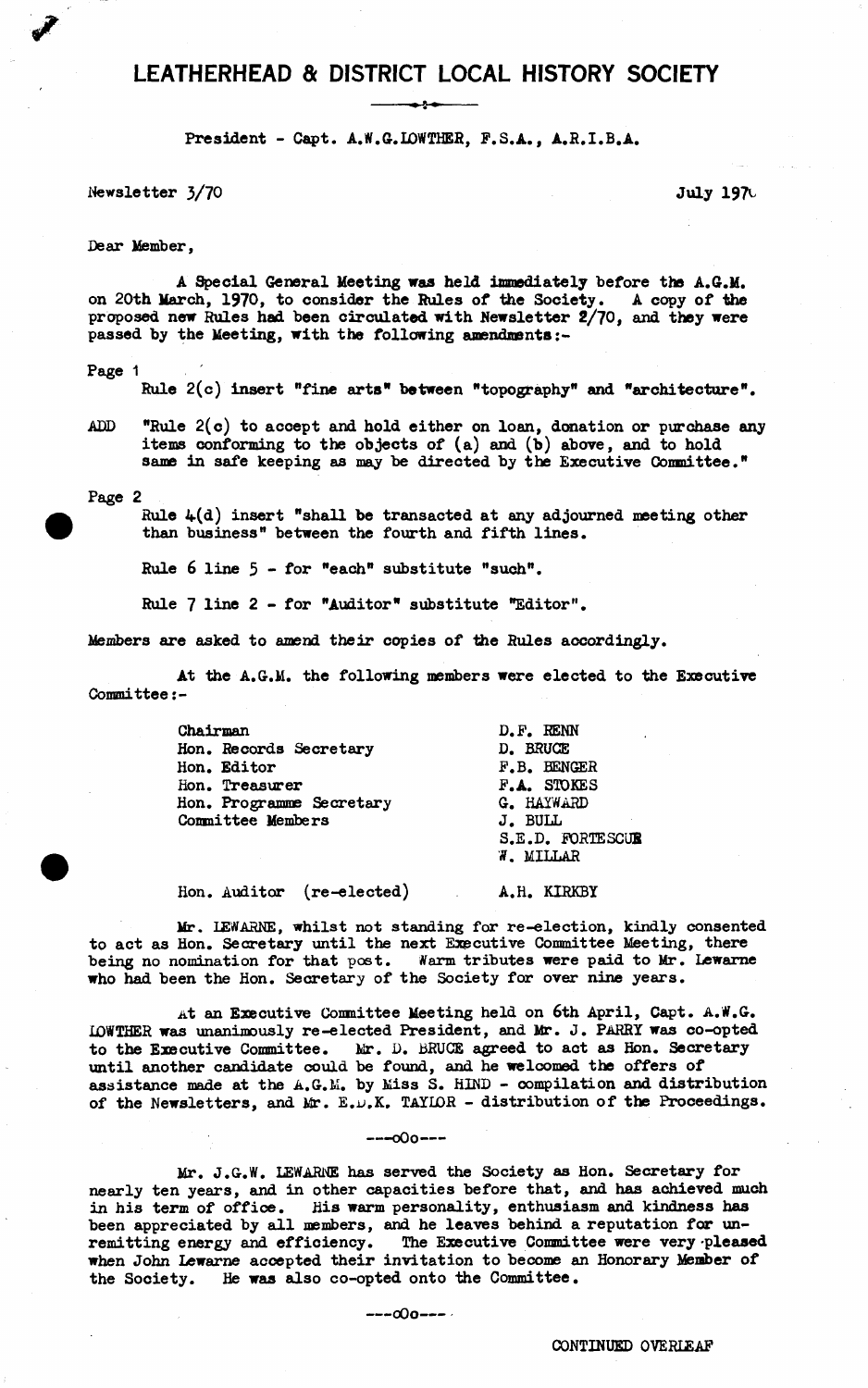# **Saturday 25th July**

**Car ramble visiting places of interest in Surrey. Starting 2 p.m. from the grass verge at the top of Young Street (facing Bookham) and finishing with picnic tea. Drivers follow a set route and the** distance covered will be about 70 miles from Fetcham to Fetcham. **of those interested should be given to Hon. Programme Sec. before 17th July as the event may have to be cancelled if there is insufficient support.**

## **Saturday 15th August**

**An "Historical Bookham" walk starting at 3 p.m. from Great Bookham Parish Churchyard, under the leadership of Mr. S.E.D. Fortescue.** You are invited to a light tea at his home in The Mount, Fetcham, where he **has items of interest to show. If members would like to take advantage of this generous offer it is essential for catering purposes that their names should be given to the Hon. Programme Sec. by 25th July. Members are reminded that on these walks they often have the opportunity of seeing things not generally on view to the public**

#### **Saturday 12th September**

**Coach trip to Bodiam, a perfect castle built in 1387. The surrounding lake has been dredged recently. After a sandwich lunch a brief visit to Battle Abbey. The charge for admission is not included in** the cost of the trip and members wishing to see the remains of the Abbey<br>will have time to do so - but there is not a great deal to see. However, will have time to do so - but there is not a great deal to see. **a short talk about the Abbey will be given on arrival. The party will then move on to Bateman's - a Tudor ironmaster's home, later occupied by Budyard** Kipling. Tea at Tunbridge Wells. Names to Programme Secretary by 29th **July with the charge of 20/- per head.**

**For convenience in connection with these outings a slip is attached.**

# **INDOOR MEETINGS TO BE HELD AT THE LEIHERHEAD INSTITUTE.** 8 **p.m. for 8.15 p.m.**

## **Friday 23rd October**

**"Bygone Leatherhead" - a talk by Mr. P.M. Broderick-Hartley of Reigate in which he recalls the Leatherhead of his youth in the early twenties. He will also trace his family history which goes back to 1622, and which has** been recorded by successive members ever since.<br>Thursday .... November

# 19th November

**The Viscountess Hanworth, F.S.A., will visit us from Ewhurst to talk about the excavation of the Romano-British villa near her home.**

# **Thursday 17th December**

**A "Leatherhead Miscellany". Short talks by our own menfcers. Members wishing to contribute are welcomed however brief their item may be, and are invited to get in touch with the Programme Sec. by, say, mid-November.**

**-- oOo--**

## THE ENGLISH COUNTRY HOUSE

**A series of 24 lectures sponsored by the Workers' Educational Association will be given by Mr. George McHardy, BSc.Econ., and will be held at the County Junior School, Bell Lane, Fetcham, On Wednesdays,** 8 **p.m. from September 23rd. The lectures will trace the architectural development of the English country house and its setting from medieval times to about 1900. Fee - 45/- (concessions to O.A.Ps). For further details 'phone Mrs. Winslade, tf.E.A., Leatherhead 4511\***

**-- oOo--**

## **NOTICE TO PHOTOGRAPHERS**

**Our records would be greatly augmented if every member with a camera could spare just one frame for the Society, when they indulge in their annual snapshotting spree. Any view of Leatherhead and District would be we** 1 **coned, although a print or transparency of a building or site threatened ■with "development" would be most valuable.**

 $\mathbf{L}$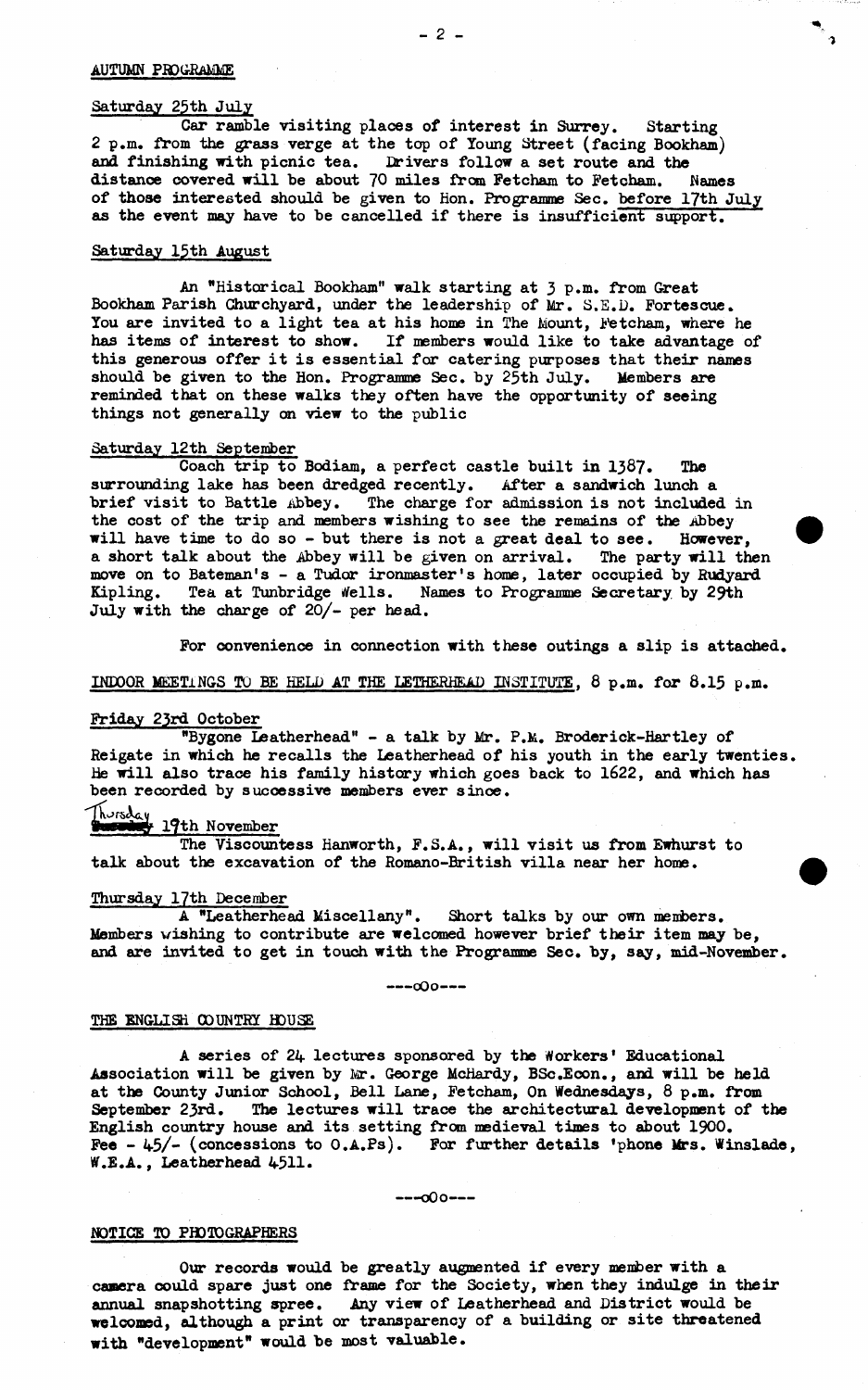#### **ASHTKAD POTTERS.**

**The above were known to have been an ex-servicemen's project founded after the first World War, and was in existence in 193**2 **at the Victoria Works, High Street, Ashtead. The Pottery staged a stand in the Palace of Industry at the British Empire Exhibition, 1924. By the gift of Mr. D.I. MacFarlane, the Society has come into possession of two plates made at the pottery, and any details of the concern itself, the range of its products and the people connected with it would be appreciated.**

**— -oOo--**

#### **A ISATHERHEAD MUSEUM.**

**From the very early days of the Society's existence, there has been a desire to see a museum in Leatherhead. In** 1548 **we made inquiries regarding accommodation in the newly acquired Red House, and again in 1949 we were hoping that room could be found in Hie Mansion. Sinoe then various buildings have been mentioned and investigated, and at the present time it is planned that four members of the Executive Committee will meet a similar number of Councillors to discuss all aspects of the matter.**

**however, one of the arguments against a Museum is that, apart from a very good collection of maps, photographs and documents, we do not have in our possession a very impressive array of objects. Understandably, people with objects of local historical interest, even if they would be prepared to present them to the Society for display in a museum, are loth to part with them until such time as a museum is actually established.**

**In other words, it is a vicious circle - No museum, no objects: No objects, no museum.**

**In order that the dead-lock may be broken to some extent, members are asked to advise the Hon. Accords Secretary, 7 Fox Lane, Little Bookham, of any object of local interest which they have reason to believe the owner would be willing to give or loan to the Society once a museum is in being.**

**— -oOo--**

**We are indebted to a member, Mrs. A Evans of Little Bookham Street, Great Bookham, for bringing to our attention the following extract from "Forgotten Croydon" by Ronald Baxmerman, M.C., P. 3.A. (Published by Croydon Times Ltd., 1945):**

"1754

**On Tuesday the son of a wealthy farmer at Bookham in Surrey was committed to the New Gaol by Joseph Willoughby and John Heathfield Esquires, charged upon the oath of Jeremiah Sippetts of Croydon in Surrey, Farmer, with robbing him on the 28th April in the parish of Caterham in the said County, of 15/-. This young Highwayman has for scone time past infested the roads about Croydon, and between that town and London; and sometimes rode a Grey and sometimes a Bay horse. He wears a light duffel surtout Coat, his hat generally flapt before. "**

**The Society would welcome further information about this Eighteenth century juvenile delinquent, and trust that all members are constantly on the lookout for similar references to our area in equally unlikely places.**